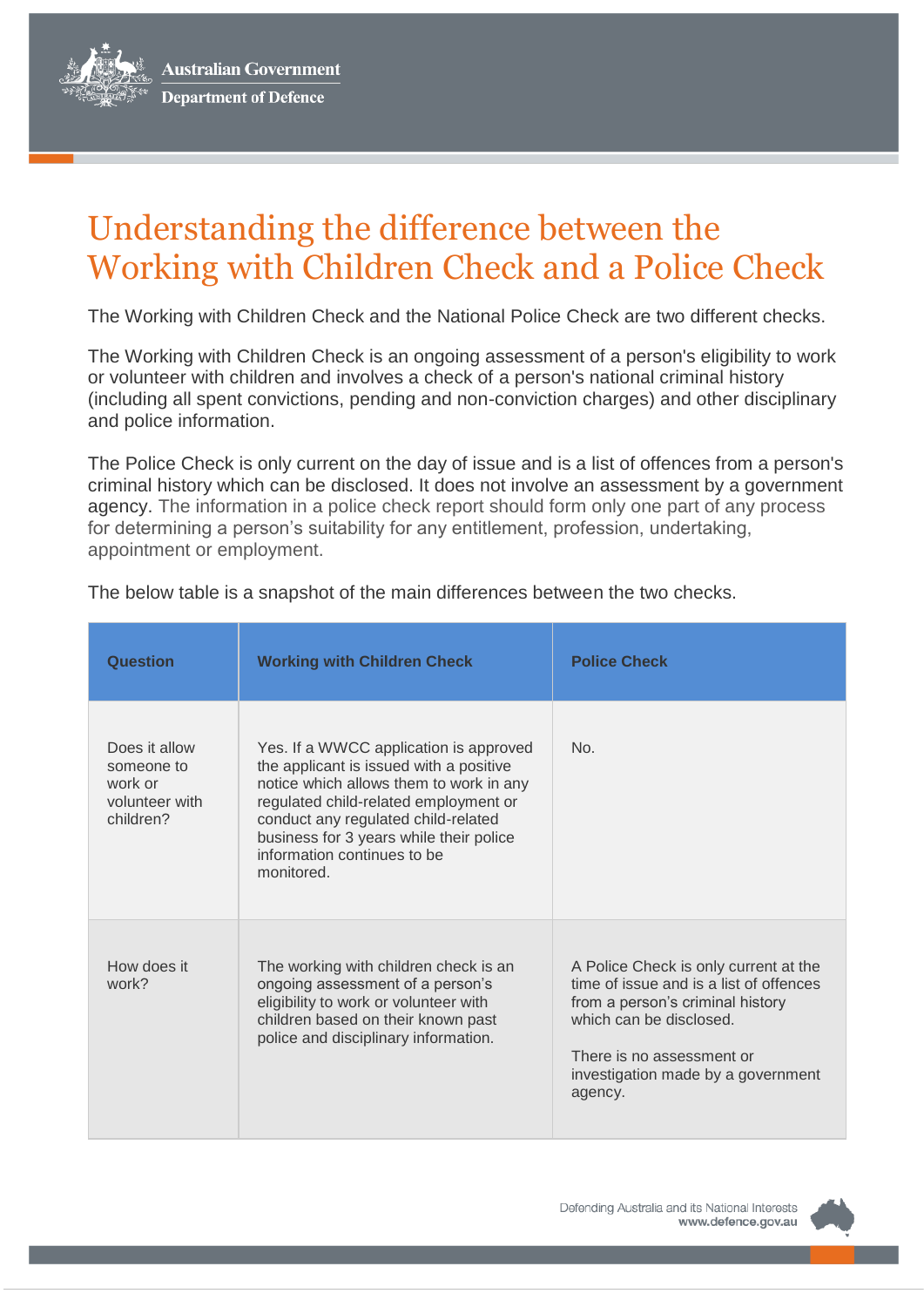

| What does it<br>check?                | A person's national criminal history<br>(including all spent convictions, pending<br>and non-conviction charges), and other<br>disciplinary and police information. This<br>information is collected from sources in<br>Australia and also includes an<br>assessment of:<br>1) child protection prohibition orders<br>(whether a person is a respondent or<br>subject to an application)<br>2) disqualification orders<br>if a person is subject to reporting<br>obligations under the Child Protection<br>(Offender Reporting and Offender<br>Prohibition Order) Act 2004 or<br>Dangerous Prisoners (Sexual<br>Offenders) Act 2003<br>3) disciplinary information held by<br>certain professional organisations<br>including teachers, child care providers<br>and foster carers, and<br>information that the Police<br>Commissioner may provide in relation<br>to police investigations into allegations<br>of serious child-related sexual offences,<br>even if no charges were laid.<br>Information about a person's criminal<br>record may also be obtained from<br>authorised bodies and similar interstate<br>authorities such as:<br>$1_{-}$<br>the Police<br>2. the Office of the Director of<br><b>Public Prosecutions</b><br>3.<br>the Department of Corrective<br><b>Services</b><br>4. the Department of Justice and<br>Attorney-General<br>5. courts | This depends on the type of history<br>obtained.<br>A combination of histories will be<br>required to obtain a picture of a<br>person's charges and convictions.<br><b>Queensland specific: This</b><br>information is limited to Queensland<br>charges and will not disclose spent<br>convictions, interstate, pending or<br>non-conviction charges or other<br>information taken into account by the<br>working with children check. For<br>example:<br>A Criminal History (Queensland only)<br>contains disclosable convictions<br>imposed in Queensland.<br>A National Police Certificate<br>contains only Australian<br>disclosable convictions.<br>A Person History contains<br>$\bullet$<br>Queensland charges only. While<br>this includes Queensland<br>cautions, community<br>conferences and youth justice<br>agreements under the Juvenile<br>Justice Act 1992, it does not<br>contain charges that have been<br>preferred by police outside of<br>Queensland. |
|---------------------------------------|--------------------------------------------------------------------------------------------------------------------------------------------------------------------------------------------------------------------------------------------------------------------------------------------------------------------------------------------------------------------------------------------------------------------------------------------------------------------------------------------------------------------------------------------------------------------------------------------------------------------------------------------------------------------------------------------------------------------------------------------------------------------------------------------------------------------------------------------------------------------------------------------------------------------------------------------------------------------------------------------------------------------------------------------------------------------------------------------------------------------------------------------------------------------------------------------------------------------------------------------------------------------------------------------------------------------------------------------------------------------|----------------------------------------------------------------------------------------------------------------------------------------------------------------------------------------------------------------------------------------------------------------------------------------------------------------------------------------------------------------------------------------------------------------------------------------------------------------------------------------------------------------------------------------------------------------------------------------------------------------------------------------------------------------------------------------------------------------------------------------------------------------------------------------------------------------------------------------------------------------------------------------------------------------------------------------------------------------------------|
| How far back<br>does the check<br>go? | Is a point in time check and is only<br>current on the day of issue.<br>The check considers all relevant<br>offences across a person's lifetime.                                                                                                                                                                                                                                                                                                                                                                                                                                                                                                                                                                                                                                                                                                                                                                                                                                                                                                                                                                                                                                                                                                                                                                                                                   | Some offences cannot be disclosed,<br>depending on when they were<br>committed.                                                                                                                                                                                                                                                                                                                                                                                                                                                                                                                                                                                                                                                                                                                                                                                                                                                                                            |

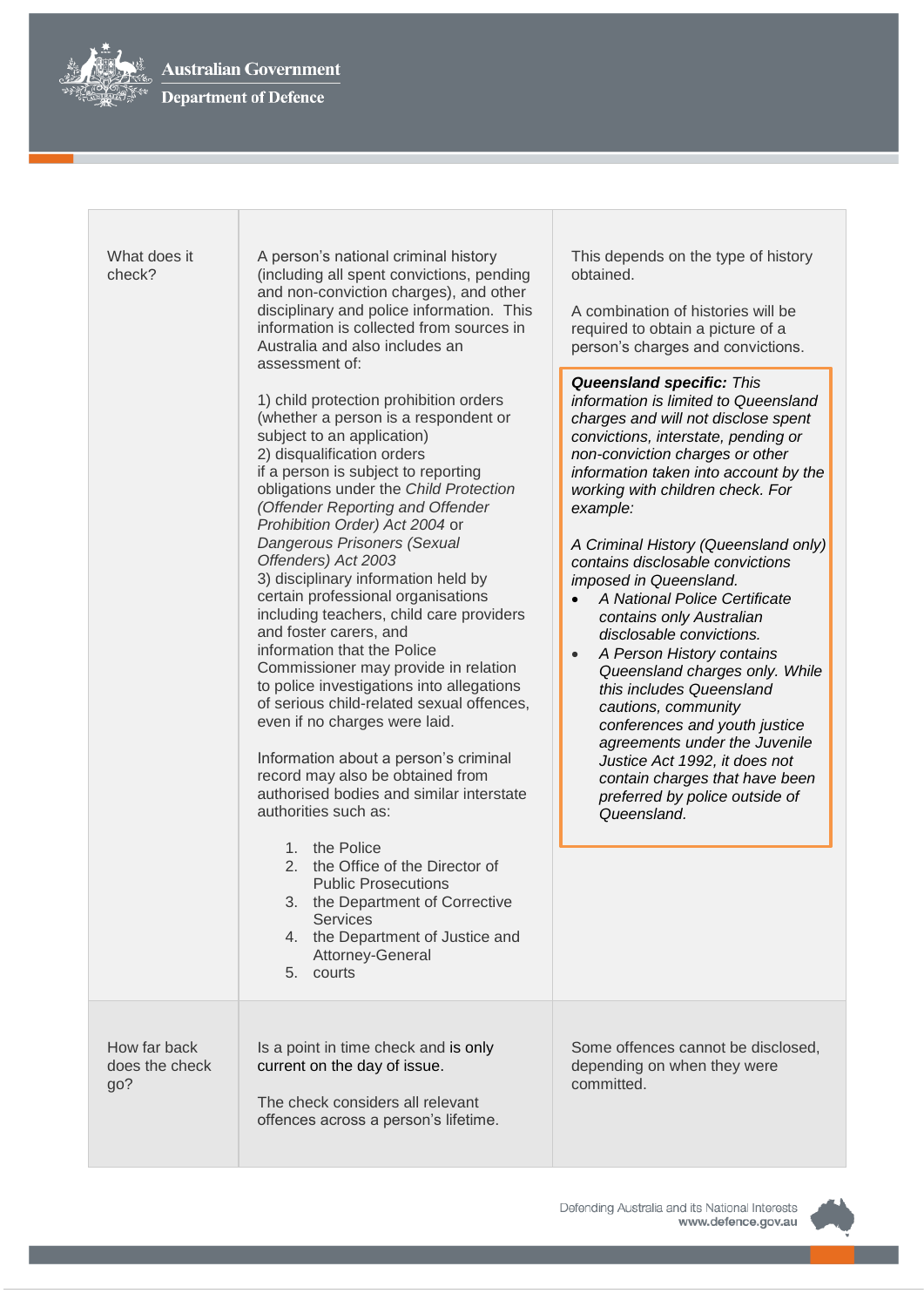

| How long is it<br>valid?                                                                | Generally a WWCC is valid for a period<br>of time in that state or territory ie 3<br>years unless suspended or cancelled.<br>An exemption card (for teachers and<br>police officers undertaking work outside<br>of their professional duties) remains<br>valid while a person continues to be a<br>police officer or approved teacher.                                                                                                                                                                                              | Only current at the time of issue.                                                                                                                                |
|-----------------------------------------------------------------------------------------|-------------------------------------------------------------------------------------------------------------------------------------------------------------------------------------------------------------------------------------------------------------------------------------------------------------------------------------------------------------------------------------------------------------------------------------------------------------------------------------------------------------------------------------|-------------------------------------------------------------------------------------------------------------------------------------------------------------------|
| Are criminal<br>records<br>monitored?                                                   | Yes. Ongoing monitoring of all card<br>holders and applicants is conducted<br>which enables action to be taken to<br>protect children and young people if the<br>person is charged with a concerning<br>offence, including the suspending or<br>cancelling of a card.                                                                                                                                                                                                                                                               | No. A police check is a point of time<br>check. A new police check will be<br>needed to show any new offences.                                                    |
| What happens<br>when someone<br>changes<br>employers - is a<br>new history<br>required? | Once a WWCC is issued, it can be used<br>across all categories of regulated<br>employment and regulated<br>business. For example, a person can<br>use it to be a foster carer, operate a<br>licensed child care service or coach a<br>child's sporting team.<br>Organisations are required to notify<br>their state or territory agency if they<br>engage an existing WWCC or<br>exemption holder or applicant in<br>regulated employment. This ensures<br>appropriate action can be taken where<br>a person's WWCC status changes. | Employers and organisations have<br>their own policies around requiring<br>police checks. The person may<br>need a new police check when they<br>start a new job. |

Notes:

- A spent conviction is one that does not need to be ordinarily declared.
- A pending charge is a charge that has not yet been decided by a court.

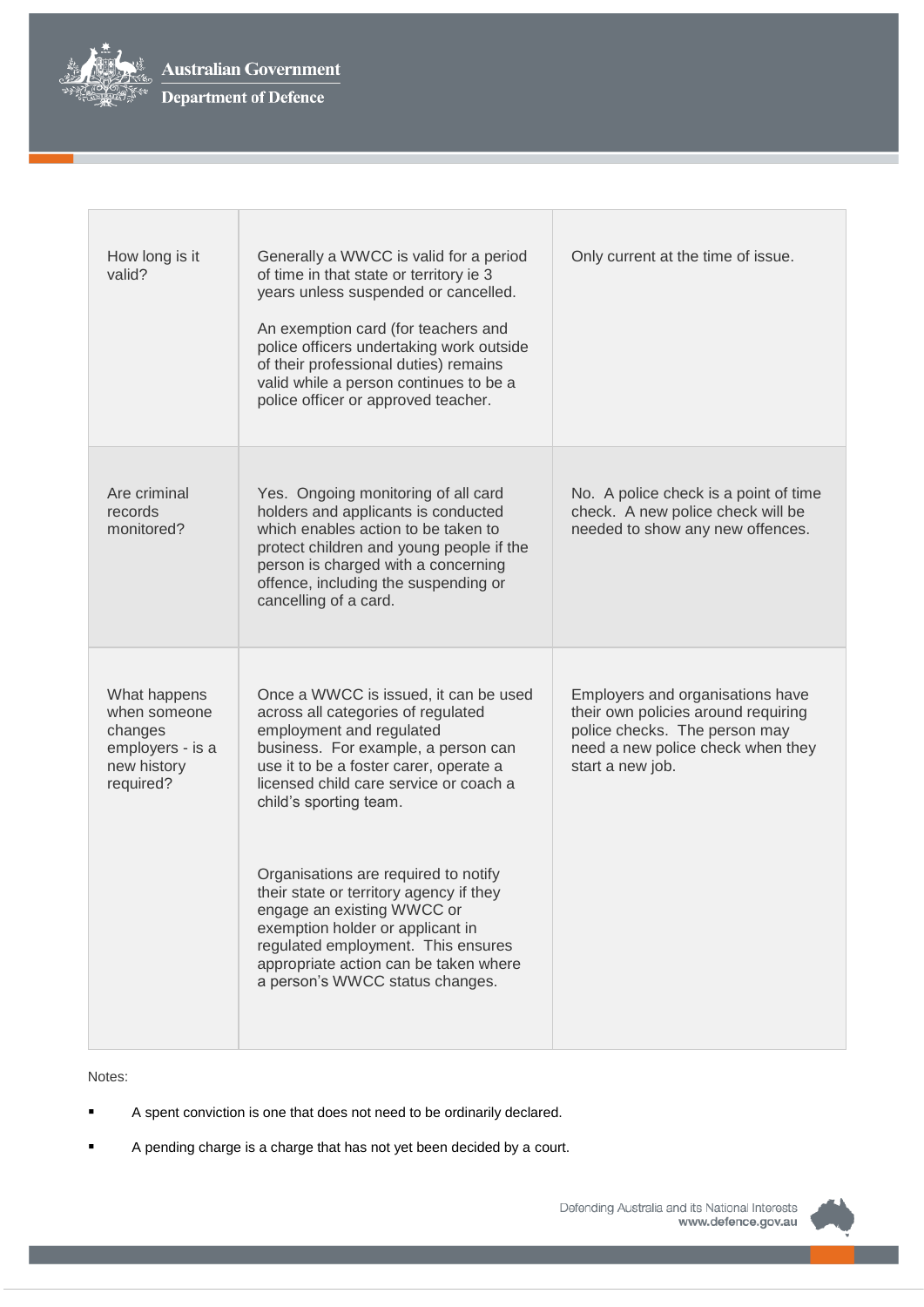

 A non-conviction charge is a charge that has been finalised by a court but did not result in a conviction. For example, a charge: that has been withdrawn; that has been the subject of a nolle prosequi; a no true bill or a submission of no evidence to offer; that led to a conviction that was quashed on appeal; or upon which a person was acquitted or disposed of by a court otherwise than by way of conviction.

## State and Territory WWCC and Child Protection Legislation

| <b>State or</b><br><b>Territory</b> | Legislation                                                                                                                                                                                                                                                                   | <b>Coverage</b>                                                                                                                               |
|-------------------------------------|-------------------------------------------------------------------------------------------------------------------------------------------------------------------------------------------------------------------------------------------------------------------------------|-----------------------------------------------------------------------------------------------------------------------------------------------|
| <b>ACT</b>                          | Children and Young People Act 2008 (ACT)<br>http://www.legislation.act.gov.au/a/2008-<br>19/current/pdf/2008-19.pdf<br>Working with Vulnerable People (Background<br>Checking) Act 2011<br>http://www.legislation.act.gov.au/a/2011-44/                                       | Child protection definitions including<br>$\bullet$<br>mandatory reporting<br><b>Working With Children Check</b><br>$\bullet$<br>requirements |
| <b>NSW</b>                          | Children and Young Persons (Care and Protection)<br><b>Act 1998</b><br>http://www.austlii.edu.au/au/legis/nsw/consol_act/ca<br>ypapa1998442/<br>Child Protection (Working with Children) Act 2012<br>http://www.austlii.edu.au/au/legis/nsw/consol_act/cp<br>wca2012388/      | Child protection definitions including<br>mandatory reporting<br>Working With Children Check<br>$\bullet$<br>requirements                     |
| <b>NT</b>                           | Care and Protection of Children Act 2007 (NT)<br>http://www.austlii.edu.au/au/legis/nt/num_act/capoc<br>a200737o2007315/                                                                                                                                                      | Child protection definitions including<br>mandatory reporting and Working<br>With Children Check requirements                                 |
| QLD                                 | Child Protection Act 1999 (Qld)<br>https://www.legislation.qld.gov.au/legisltn/current/c/<br>childprotecta99.pdf<br>Working with Children (Risk Management and<br>Screening) Act 2000<br>https://www.legislation.qld.gov.au/LEGISLTN/CUR<br>RENT/W/WorkwithChildrenRMSA00.pdf | Child protection definitions including<br>$\bullet$<br>mandatory reporting<br><b>Working With Children Check</b><br>$\bullet$<br>requirements |
| <b>SA</b>                           | Children's Protection Act 1993 (SA)<br>https://www.legislation.sa.gov.au/LZ/C/A/CHILDRE<br>NS%20PROTECTION%20ACT%201993/CURREN<br>T/1993.93.UN.PDF                                                                                                                            | Child protection definitions including<br>mandatory reporting and Working<br>With Children Check requirements                                 |